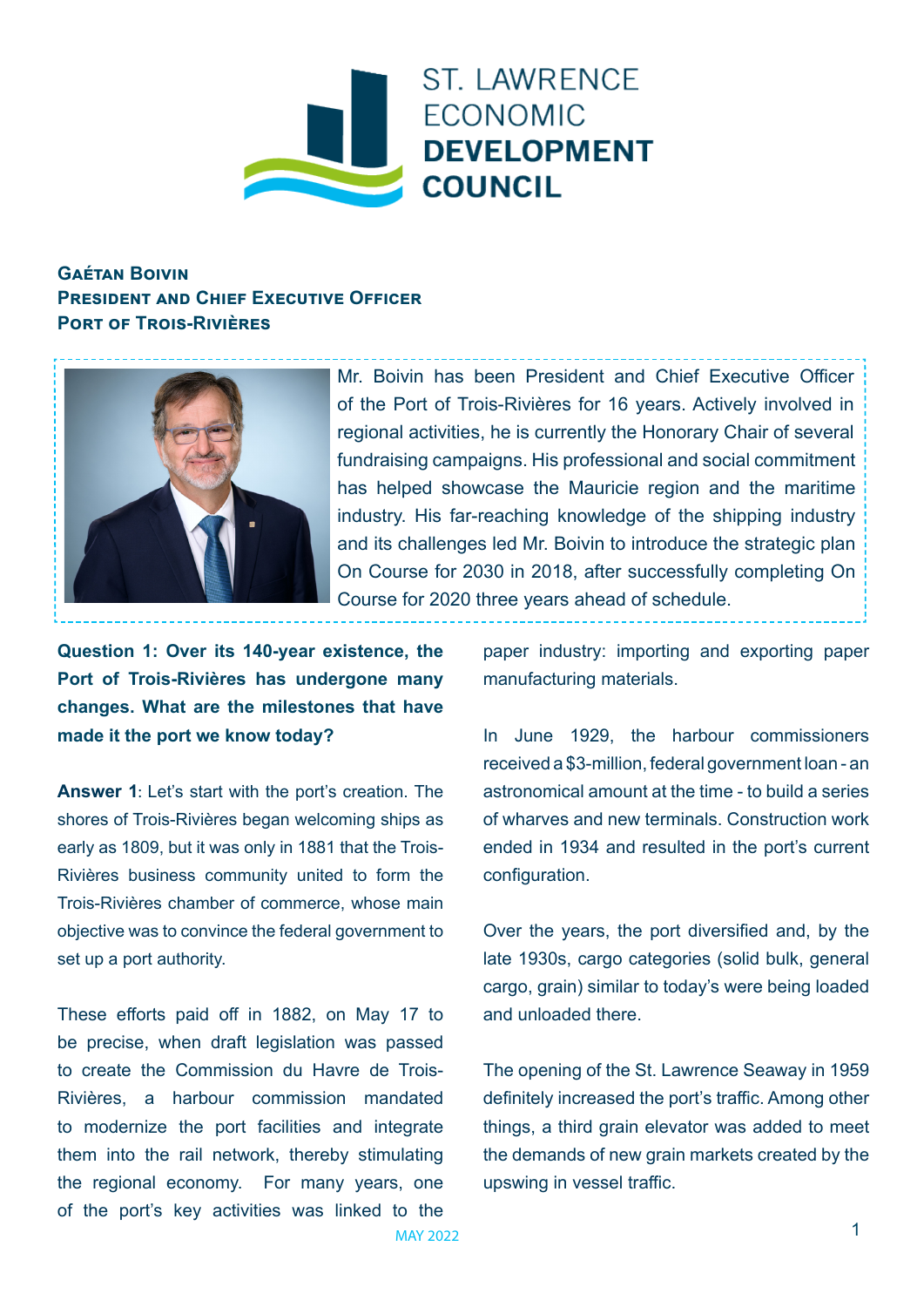

*First wharf under construction by the Commission du Havre (harbour commission) - Photo Credit: Port of Trois-Rivières*

A key turning point in the life of the Port of Trois-Rivières was, without a doubt, deliberations on the port's future which, in 2007, led us to initiate a strategic planning approach which, in 2008, culminated in the implementation of the ambitious development plan On Course for 2020. Our vision: *To adopt modern, productive infrastructures integrated into their surroundings to support our skilled workers*.

On Course for 2020 ended in 2017, on budget and three years ahead of schedule. The plan enabled us to set up modern facilities, strengthen intermodality, guarantee comprehensive safety and security, reduce our environmental impact while increasing port traffic, ensure harmonious integration into the neighbouring urban community, enhance the port's socio-economic impact…all with exemplary governance and a finalized business package. We lost no time in unveiling our plan On Course for 2030 on October 10, 2018.

**Question 2: Port management has accustomed us to 10-year visions with On Course for 2020 and now On Course for 2030. What is this project about? How did the COVID-19 pandemic affect the plan's implementation?** 

**Answer 2** : Using the strong culture of collaboration we were able to instill through On Course for 2020, with On Course for 2030, in addition to pursuing investment in port infrastructures, we seek to fully utilize the port's urban potential. Many might see this reality as curbing our growth…but we see it as an opportunity enabling us to see the port differently and allowing existing sustainable development principles to play an increasingly predominant role. With On Course for 2030, our goal is "*To be an innovative urban port, generating growth, at the heart of a competitive supply chain*".

Another element characterizing our strategies at the Port of Trois-Rivières is agility…not only for our port authority but also for our partners. Together, we will strive to be responsive and proactive in our activities and relations with the community, a practice that served us very well with the onset of the pandemic. Despite all of the restrictions and economic turmoil, the port maintained its activities at comparable-to-prepandemic levels. Our positive performance is the result of the hard work, resilience, adaptability and innovativeness of our partners - cargo handlers G3 Canada, Groupe Somavrac, Logistec and QSL, longshoremen and all port workers -, our customers and our many collaborators.

On Course for 2030 projects were also ongoing. In fact, we officially announced Terminal 21 and the road corridor for non-standard equipment in mid-pandemic! I am very fortunate to be able to count on an enthusiastic, committed team that spares no effort to bring our projects to fruition. All have been 100% on board for On Course for 2030 and are now an integral part of it. This is the key to success!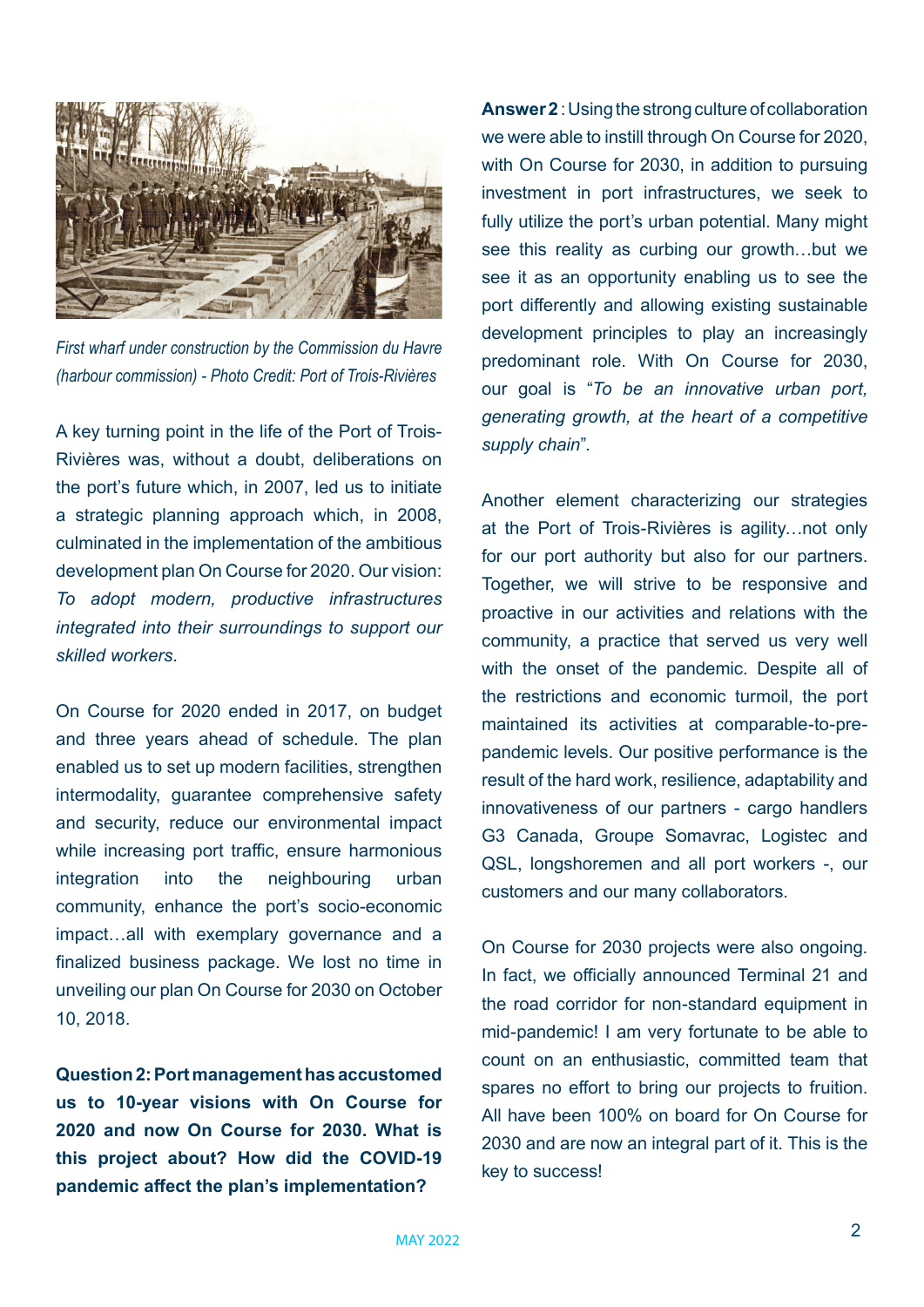**Question 3: When you arrived, in 2006, you made relations between the port and the city of Trois-Rivières a priority. Today, thanks to these efforts, the Port of Trois-Rivières has become a model in this area. In your opinion, what factors built this relation of trust and how do you continue to maintain this harmony between port activities and the daily lives of the people of Trois-Rivières?** 

**Answer 3:** When I arrived, the local community saw the port as more of a burden than a lever for development. It bothered people, who considered it arrogant and felt it was taking on powers conferred under its federal status to justify doing things the way it saw fit on its territory, without regard for the wishes of its neighbours or even its users.

The port was accused of being inward-looking and turning its back on the community. Whether reproaches like this were based on fact or constituted exacerbated perceptions is not important. They reflected a misunderstanding, a deep-seated malaise, between the port and its community.

In short, the port's future did not seem promising. And this became my motivation! Before me, I had outstanding facilities that needed to become a source of pride for Trois-Rivières.

In the words of philosopher Maurice Blondel: "We cannot predict the future but we can prepare it." This needed to be done working hand-in-hand with all port partners. We all needed to make the Port of Trois-Rivières a genuine lever for economic and social development, a source of prosperity for the city and the region. Together, we had to establish a plan and work to achieve it.

We maintain this philosophy to this day, and I am very proud of it. We think, plan and expand the port in collaboration with our partners, be it the three levels of government, the business community, citizens, users, workers, etc. Because, ultimately, the port is there for them. It is a tool for economic development and prosperity, which must occur while respecting the environment and the surrounding communities…this is essential.

**Question 4: May 17, 2022 is the launch date for Port of Trois-Rivières' 140th anniversary celebrations. What does this very special year signify and what activities related to it can we expect to see?** 

**Answer 4:** All of the partners who help make the port what it is will be central to this anniversary year. Festivities will kick off with a cocktail party on May 17, the date on which, in 1882, the draft bill creating our port was passed. To mark the occasion, we will bring together our maritime and port partners, our local and regional collaborators and the organizations that have enjoyed our longstanding support and with which we have developed good relations highlighting our respective organizations.

In 2020, we acquired a magnificent collection of canvases entitled Hommage au Saint-Laurent, a tribute created by the artists' collective comprising Gérard Boulanger, Yvon Lemieux, Raymond Quenneville, Robert Roy and Yvon St Aubin. These works of exceptional quality are part of our maritime heritage and reflect the treasure that this majestic watercourse represents. To share this collection with the public, we have planned an exhibition to be held in Trois-Rivières in the summer. More details will be forthcoming…I don't want to spoil the surprise!